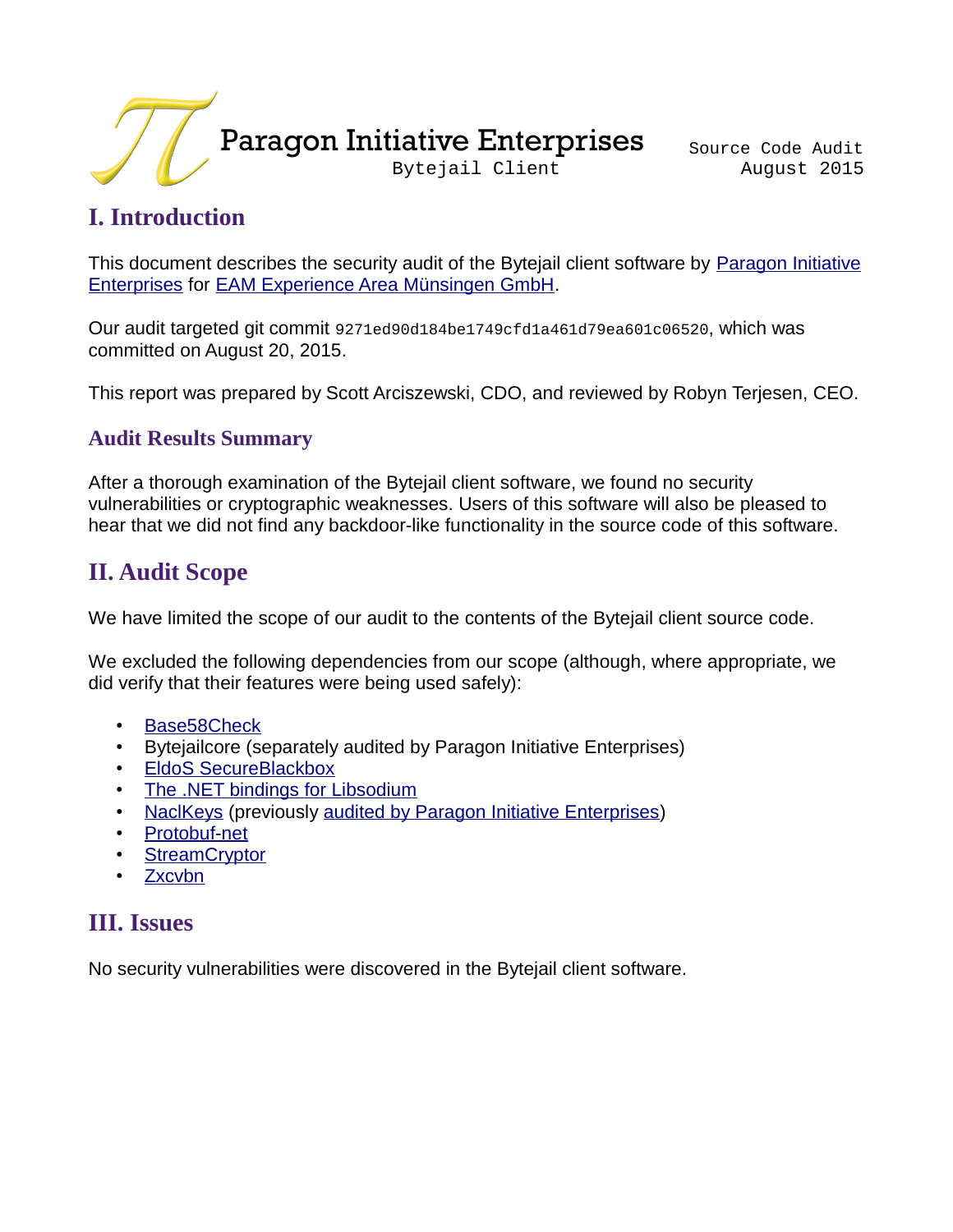

### **IV. Other Findings**

Note: The findings in this section are not necessarily vulnerabilities.

#### **1. Simplify log encryption with SealedPublicKeyBox**

The current .NET bindings for libsodium expose the crypto\_box\_seal() and crypto\_box\_seal\_open() features for .NET developers. Using this could result in simpler code (fewer lines of code usually means fewer places for an error to pop up).

Currently, an ephemeral keypair is generated and used with a hard-coded public key (for which I assume the associated curve25519 secret key is held by the Bytejail developers). The ephemeral secret key, static public key, and a nonce are used with PublicKeyBox to encrypt anonymized error messages.

That being said, the libsodium features are implemented safely.

#### **2. The ExternalCommand feature might be unnecessary**

Before we began our audit, we were informed of an External Command feature. This was intended or power users, and the README explicitly stated that these commands were not validated by the client software. Its main purpose was to allow users to facilitate secure file deletion in response to certain events (e.g. file upload completion). However, development continued while we were auditing Bytejailcore, and a secure deletion feature was implemented in the client software. (As of this writing, it is not enabled by default.)

Secure file deletion is a complicated topic. On consumer SSDs, software-implemented secure delete functionality comes with no guarantees. On HDDs, overwriting the file with pseudorandom bytes and then deleting it is usually enough to make forensic recovery difficult. Knowing whether or not overwriting the data will be effective isn't trivial. Hooking into Eraser makes sense for some hardware, but for others it's security theater.

Recommended: Sam Bowne's Investigation into Data Evaporating from SSDs. <https://samsclass.info/121/proj/ssd-evaporation.htm>

If the new secure file deletion feature can be improved beyond what Eraser offers, then there might no longer be any need for external command execution.

That said, the commands must be specified and configured by a local user. The configuration files are protected by Microsoft's DPAPI, which we presume to be reasonably secure. More importantly, the way the external commands are implemented separates the command from the arguments so OS command injection from a malicious input isn't possible, barring an unknown vulnerability in the .NET Framework itself. This feature presently poses no security risk so long as users don't go out of their way to misuse it.